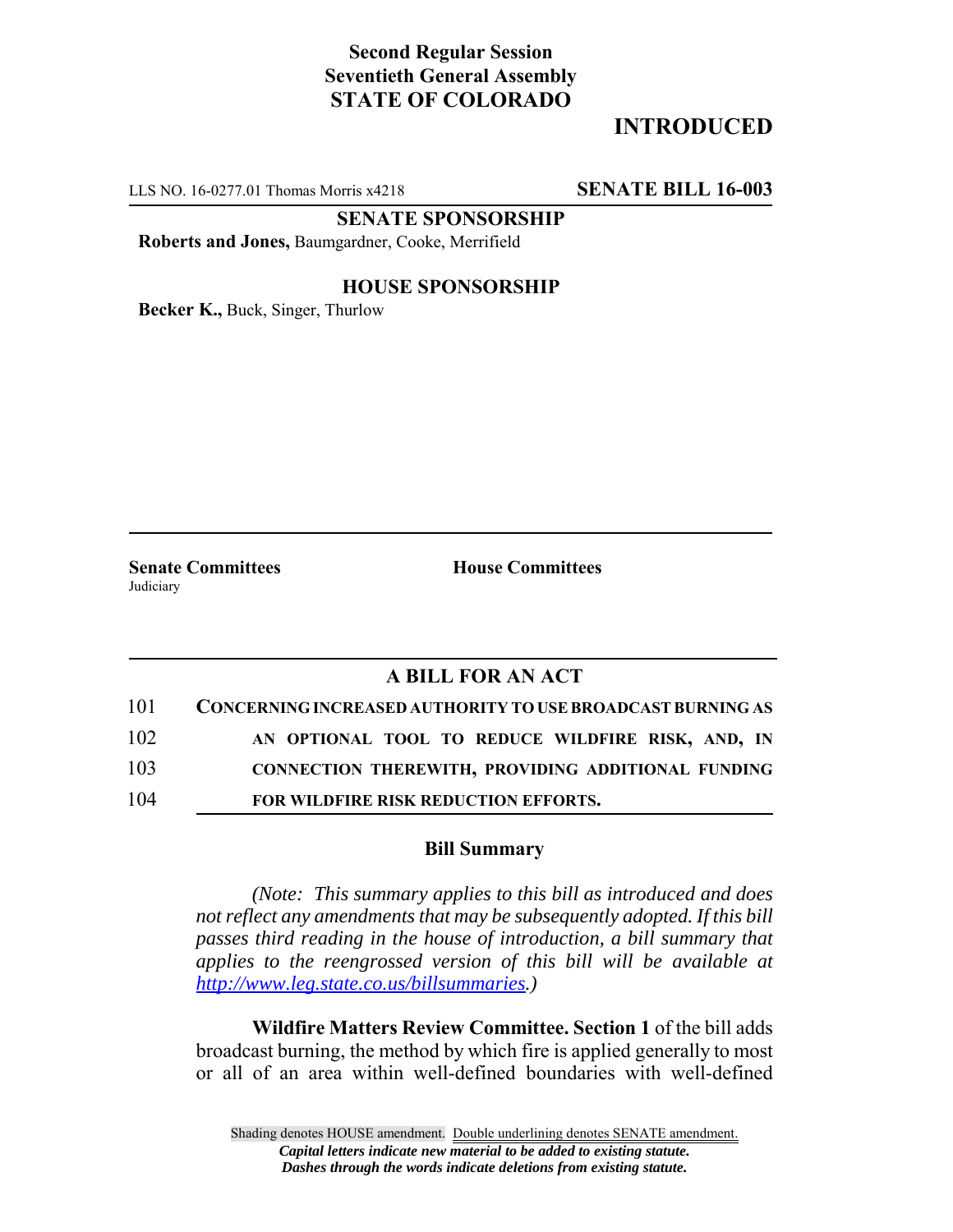conditions, as an optional method for which the department of natural resources may award grants from the wildfire risk reduction fund to reduce wildfire risk in the wildland-urban interface.

**Sections 2 and 3** transfer \$3 million to the wildfire risk reduction fund, half from tier 2 of the severance tax operational fund and half from the general fund.

| $\mathbf{1}$   | Be it enacted by the General Assembly of the State of Colorado:                     |
|----------------|-------------------------------------------------------------------------------------|
| $\overline{2}$ | <b>SECTION 1.</b> In Colorado Revised Statutes, 36-7-402, amend (3)                 |
| $\overline{3}$ | introductory portion as follows:                                                    |
| $\overline{4}$ | 36-7-402. Definitions. As used in this part 4, unless the context                   |
| 5              | otherwise requires:                                                                 |
| 6              | (3) "Hazardous fuel reduction treatment" means treatments that                      |
| $\overline{7}$ | remove or reduce vegetative fuel, including mechanical, manual,                     |
| 8              | BROADCAST BURNING, and pile burning fire treatments, in order to:                   |
| 9              | <b>SECTION 2.</b> In Colorado Revised Statutes, 36-7-405, amend (2)                 |
| 10             | as follows:                                                                         |
| 11             | 36-7-405. Wildfire risk reduction fund - creation - transfer -                      |
| 12             | <b>repeal.</b> (2) (a) (I) On July 1, 2013, the state treasurer shall transfer from |
| 13             | the general fund to the wildfire risk reduction fund the sum of nine                |
| 14             | million eight hundred thousand dollars.                                             |
| 15             | (II) THIS PARAGRAPH (a) IS REPEALED, EFFECTIVE JULY 1, 2016.                        |
| 16             | (b) (I) ON JULY 1, 2016, THE STATE TREASURER SHALL TRANSFER:                        |
| 17             | (A) FROM THE SEVERANCE TAX OPERATIONAL FUND AS SPECIFIED                            |
| 18             | IN SECTION 39-29-109.3 (2) (t), C.R.S., TO THE WILDFIRE RISK REDUCTION              |
| 19             | FUND THE SUM OF ONE MILLION FIVE HUNDRED THOUSAND DOLLARS.                          |
| 20             | (B) FROM THE GENERAL FUND TO THE WILDFIRE RISK REDUCTION                            |
| 21             | FUND THE SUM OF ONE MILLION FIVE HUNDRED THOUSAND DOLLARS.                          |
| 22             | (II) THIS PARAGRAPH (b) IS REPEALED, EFFECTIVE JULY 1, 2018.                        |